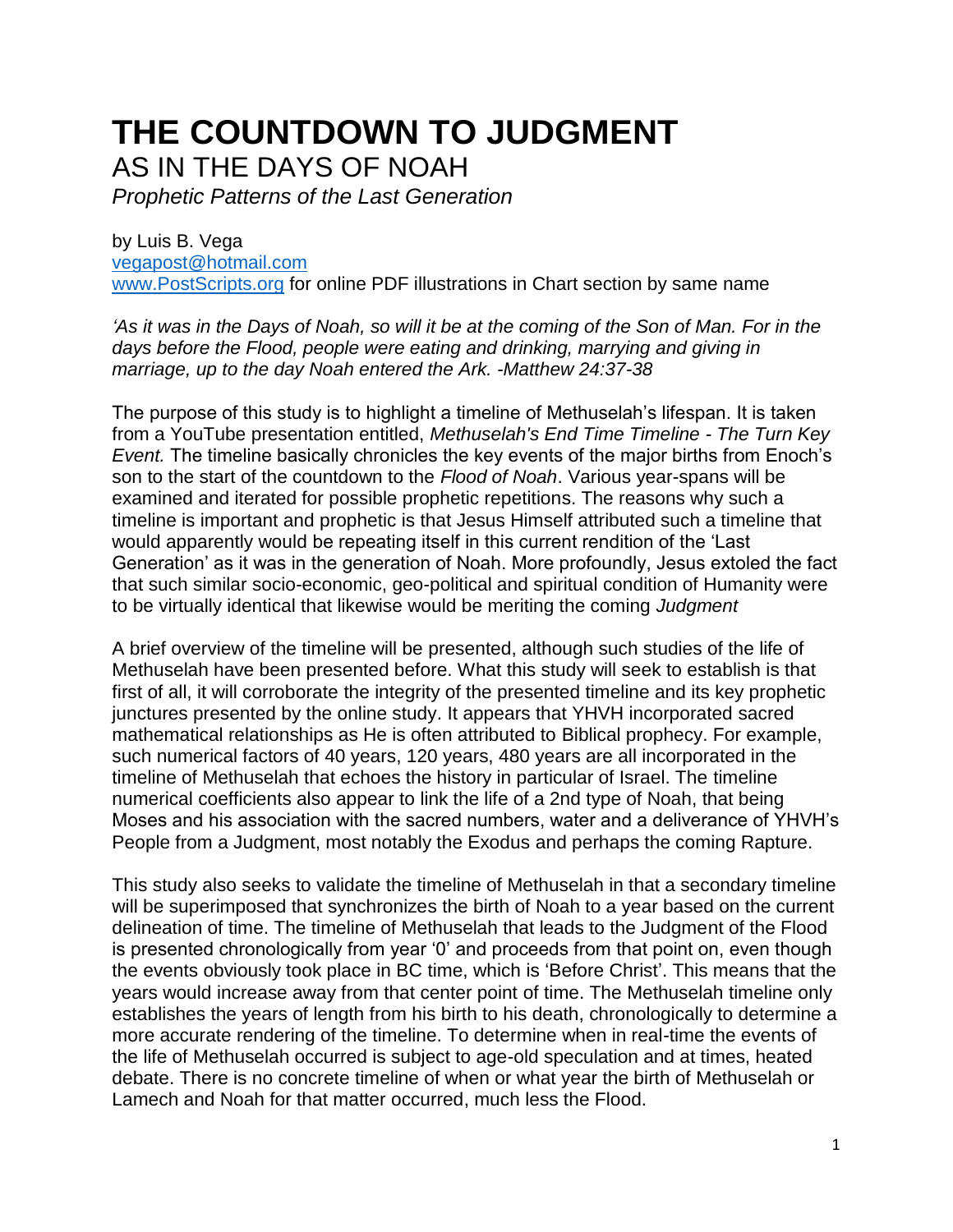There is much conjecture as many over the centuries have tried to determine the corresponding timeline to the current calendars. What is the issue here? What is at stake is thus the possible extrapolation of when one can expect the coming Judgment to fall as foretold by Jesus would happen. The arguments for such a timeline range from the notion that the person of Jesus did not even exist to the story of Noah's Flood as just being an allegorical fairytale. Yet, Jesus as a Rabbinical authority spoke of Noah as being fact, not fiction. This same ascertain goes for the life and times of Adam and validates the whole Creation account. Why there is so much contention over this topic Creation and the Flood account is because it was a judgment and indictment against Humanity. The current alternate and faulty explanation of man's origins is predicated on the whole systems of so-called scientific surveys of Earth's geology.

Evolution is thus based on Darwinian timelines and models that are diametrically opposed to the Biblical narrative of the points of origins of all things to include Earth's creation and/or re-creation, etc. The contention is such that to acknowledge such a Biblical narrative would validate the conjecture that in deed, the level of social and moral degeneration, Fallen Angel genetic manipulation and accountability did occur and will again. This timeline also validates the words of Jesus that as the *Judgment* befell on that *Last Generation* of Noah, so too will the coming *Tribulation Period* come with certainty but also with a deliverance, i.e., the *Rapture Event*. It also corroborates that Jesus was in fact who He said He was and that Humanity will be held accountable or its sins as there is a Creator and moral laws based on one's personal accountability before the Creator, etc.

As to the synchronization of the 2nd timeline that pegs the Methuselah timeline with one's current calendar of years, this study presents the notion that in fact, Noah's year of birth does appear to correspond to the year 2006 BC. This would put the year of the Flood then at 1406 BC. What is also astonishing about the 2006 BC year is that in the year 2006, the people of the Middle East, to include Jews, Muslims and Orthodox Christians celebrated the 3412th year anniversary of when Noah supposedly came out of the Ark that rested on top of the mountains of Ararat in what is now present-day Armenia. What is significant about his date? In one aspect it can be pegged to the day when Jesus stood up and spoke of the *Jubilee Year* of deliverance just after He had finished His 40 days and 40 night of fasting in the wilderness.

On another prophetic aspect of the time is that it signals the final stages of the 'As in the Days of Noah' that appears to be a countdown to a similar coming deliverance, i.e., the Rapture and the coming Tribulation of Israel and the world at large. Many critics of such a possible correlation and correspondence of Methuselah's timeline argue that one is comparing 'apples and oranges prophetically as the Rapture Event is not a 1 for 1 equivalent in terms of Noah's 'escape' and what type of people were taken and who were left behind. This is a valid point of comparison and argument but suffice to say that in general and in theory, there are only certain parallels for sure in terms of the Rapture comparison. However in terms of the template of sacred mathematics concerning what has already occurred with Israel's timeline is undeniable.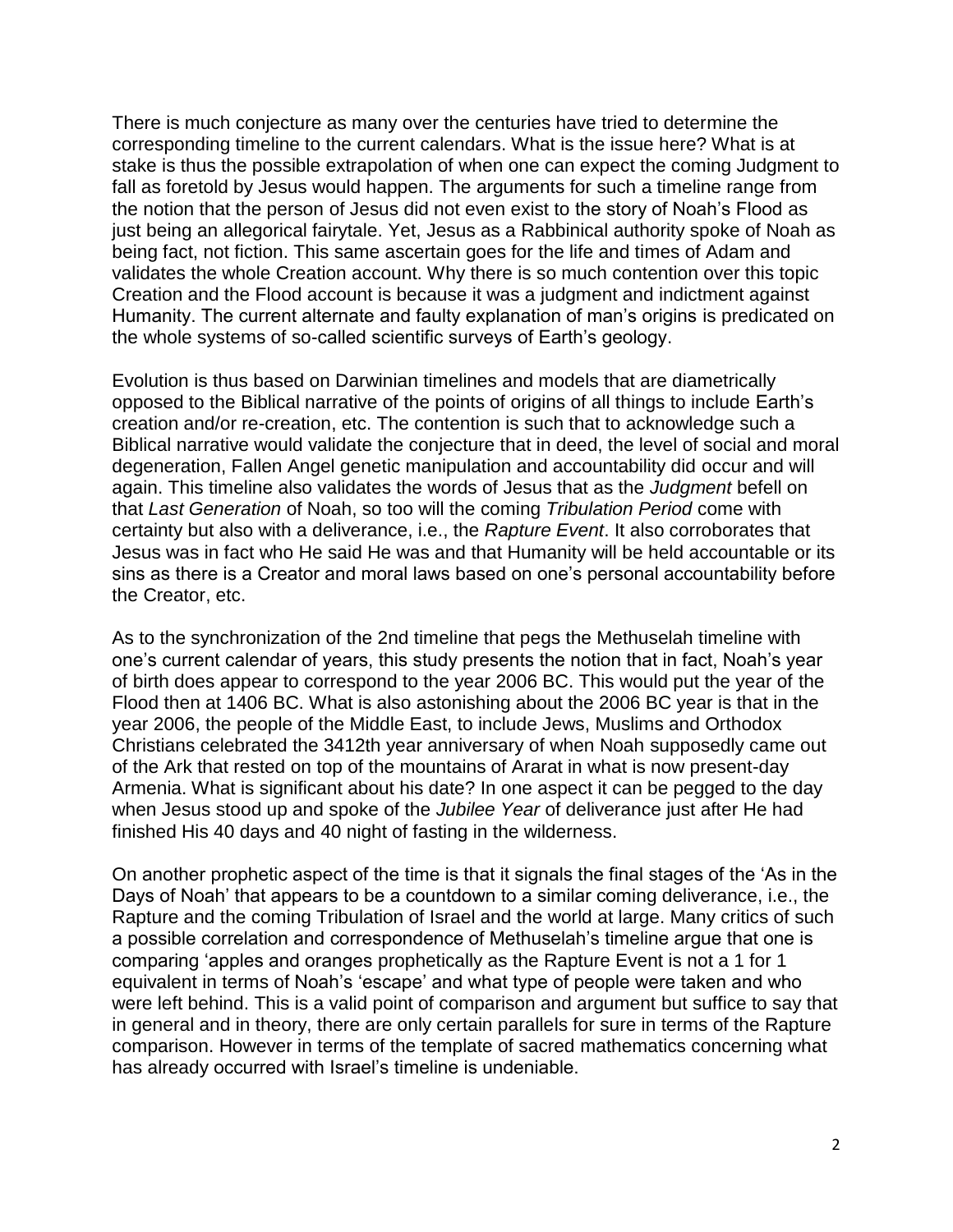For example, the time between the births of Noah at Methuselah's 369th year to the time when YHVH decreed that mankind would only have 120 years to live longer is 480 years. This numerical value is the same that Israel was to have been in Egypt under 'bondage', etc. Also the time from when such a degree was made in the 849th year of Methuselah to when he died was 120 years and also amazingly the year that the Flood occurred. Furthermore, that same year was after a 7-year period of time that led up as a countdown to the year of the Flood. This 7-year prior was when Methuselah's son, Lamech the father of Noah died at the amazing numerical coefficient of 777 years old. As the author of the online study rightly noted, the genealogy of Lamech is given in the book of Genesis chapter 5, thus a possible inference to the year 5-777, etc.

As an aside note, some esoteric writing suggest that Noah had Nephilim blood as in the writing of the book of Enoch, Noah is described as being 'superhuman'. The book however, goes on to confirm by way of Enoch that Noah is human and not of any *Fallen Angel.* If Noah would have been genetically corrupted, then the Bible would be false as it clearly alludes that Noah was 'perfect in his generation' or genetic line. There is also the debate of what '120 years' means that YHVH would no longer strive with 'mankind'.

Some believe it was a literal 120 years from that decree, which did occur. However, others rightly assert the prophetic template of time in that '120 years' meant and means 120 Jubilee cycle of Sabbaths of time. This would amount to the mathematical equation of 50 years x 120 years for a total of 6000 years. What is possible significant about this numerical relationship? For one, it mirrors the lifespan of Noah in that in the 600th year of his life, is when the year of the Flood occurred. This narrative mirrors prophetically the supposition that the Creator, YHVH has also quartered-off 6000 years allotted to Humanity. This prophetic template is modeled after the *Creation Week* of 7 Days.

Based on the Biblical axiom of '1 day is as 1000 years', thus would render the coming Judgment, all but sure and a yet further Millennial time that corroborates the revelation of the New Testament as spoken and promised by Jesus to be the time when He will return after the *Tribulation Period* of Judgment and establish His Kingdom on Earth for exactly 1000 years to complete the prophetic pattern of the *Creation Week*, etc. What is also telling about the Methuselah timeline is that from the time that Lamech was born to Methuselah in his 187th year to the birth of Noah in his 369th year, his grandson and to the decree of YHVH's 120 year injunction on his 849th year is approximately in phi ratio of time.

What is significant about this numerical correlation? Well, this timeframe also appears to be a prophetic template in that from Adam to Noah and from Noah to Jesus is also an apparent ratio of time that mirrors the *Creation Week* of Human history. Specifically there are '2 Days' from Adam to Noah. Then there are '3 Days' from Noah to Jesus and then '2 Day's more from Jesus to the Rapture that has constituted the present *Church Age*, a spiritual type of the preparation of Noah and his Ark of 'deliverance', etc. Each of the 'Days' would thus correspond to a millennia of time or approximate 1000 years. What is significant about this mathematical pattern is that if it is the case, then one is truly at the end of the '6th Day' delineation.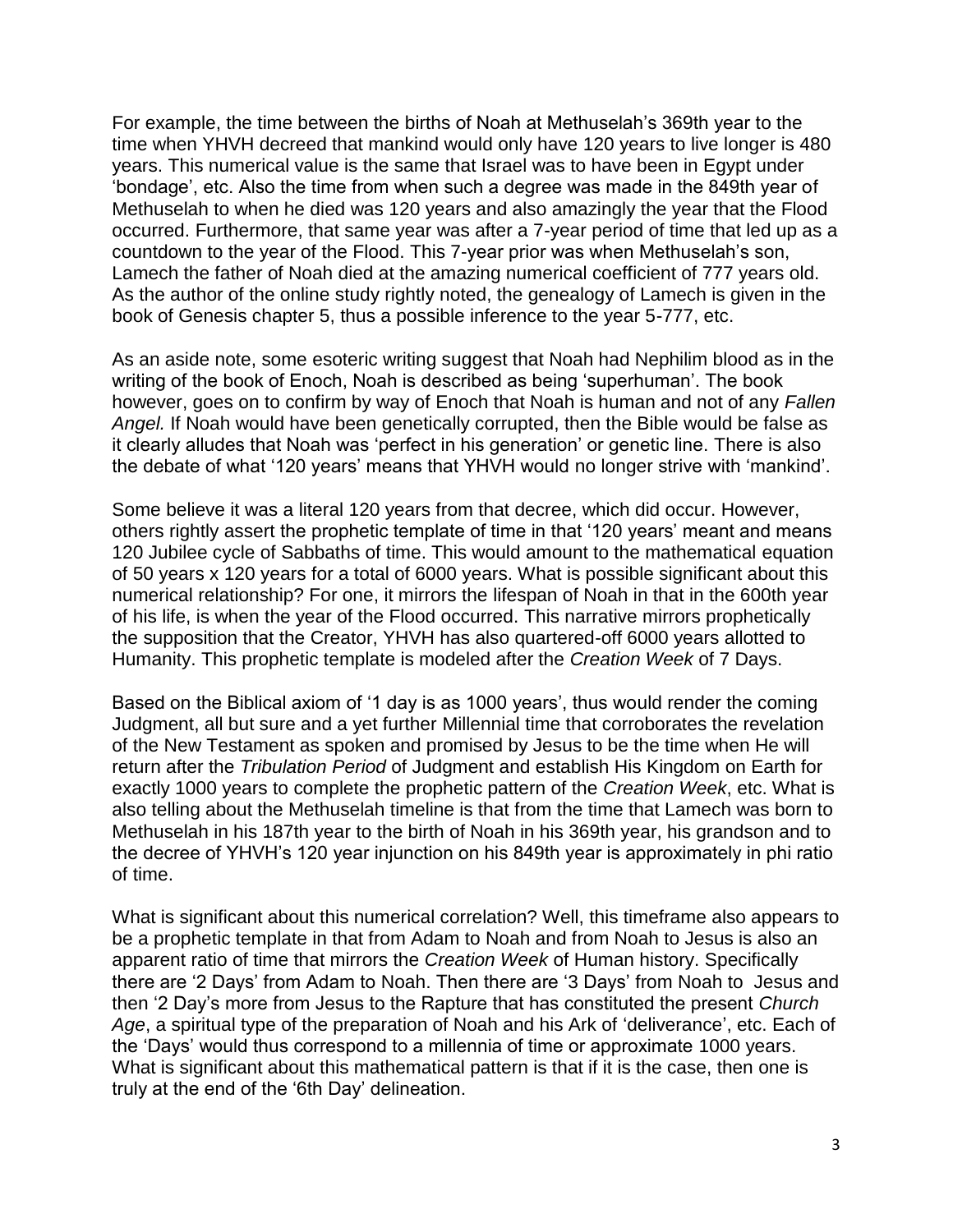This means that the Judgment as foretold by Jesus is at the door as the close of the *Church Age* and that of 'Grace' as it was also found in Noah during his generation is about to conclude. This means that this present generation is the 'Last Generation' much as it was in Noah's time. This means that the same symptoms that plagued the socio-economic, geo-political and spiritual condition of Noah's generation is present today. The following are various mathematical correlations that suggest a prophetic correspondence to this *Last 10th Generation* perhaps.

*-Fallen Angel Gene Manipulations -Great Wickedness -Evil Continually within Hearts -Violence -Mass Corruption -Alternate Marriages -'Normal Life', eating and drinking… -Noah 'walked with YHVH' -Age of 'Grace', Noah found grace -YHVH's People prepared 'Ark' of escape*

#### *Methuselah Timeline: GEN 6: 1-3*

*Son of Enoch who was translated or 'Raptured'. Will such a 'translation' occur again? Fallen Angel Intervention occurred at this time. Former Generation lived 900+ years before Flood.*

## *Lamech's Lifespan: GEN 5:31*

*Lamech at 182 year gave birth to Noah in 369th year of Methuselah. 187 + 182 = 369 Years* 

*Died at 777th Year 5-777 Jewish Year = 2017-18 Does this signal that 5778 is the fulfillment of the Countdown? This would imply that 2011 was the start of the 7 year last segment countdown pattern to the beginning of the Tribulation Period.*

#### *Noah's Lifespan; GEN 7:6*

*Entered Ark at 600th Year. A prophetic pattern of the Jubilee 120 Sabbatical Cycle of 6000 Years for Adam's race.* 

*120 Jubilees x 50 Year Cycles = 6000 Years*

#### *Egyptian Bondage Pattern*

*Duration of until Exodus by Moses who lived 120 years.*

*Decree of 120 Year Judgment / (Jubilee Pattern) 120 x 50 = 7200 120 x 49 = 5880/6000*

*2018 - 49 Year Jubilee Pattern = 1969 Decree by Knesset to 'Rebuild Jerusalem'.*

*2017 - 120 years = 1897 (Zionist Congress)*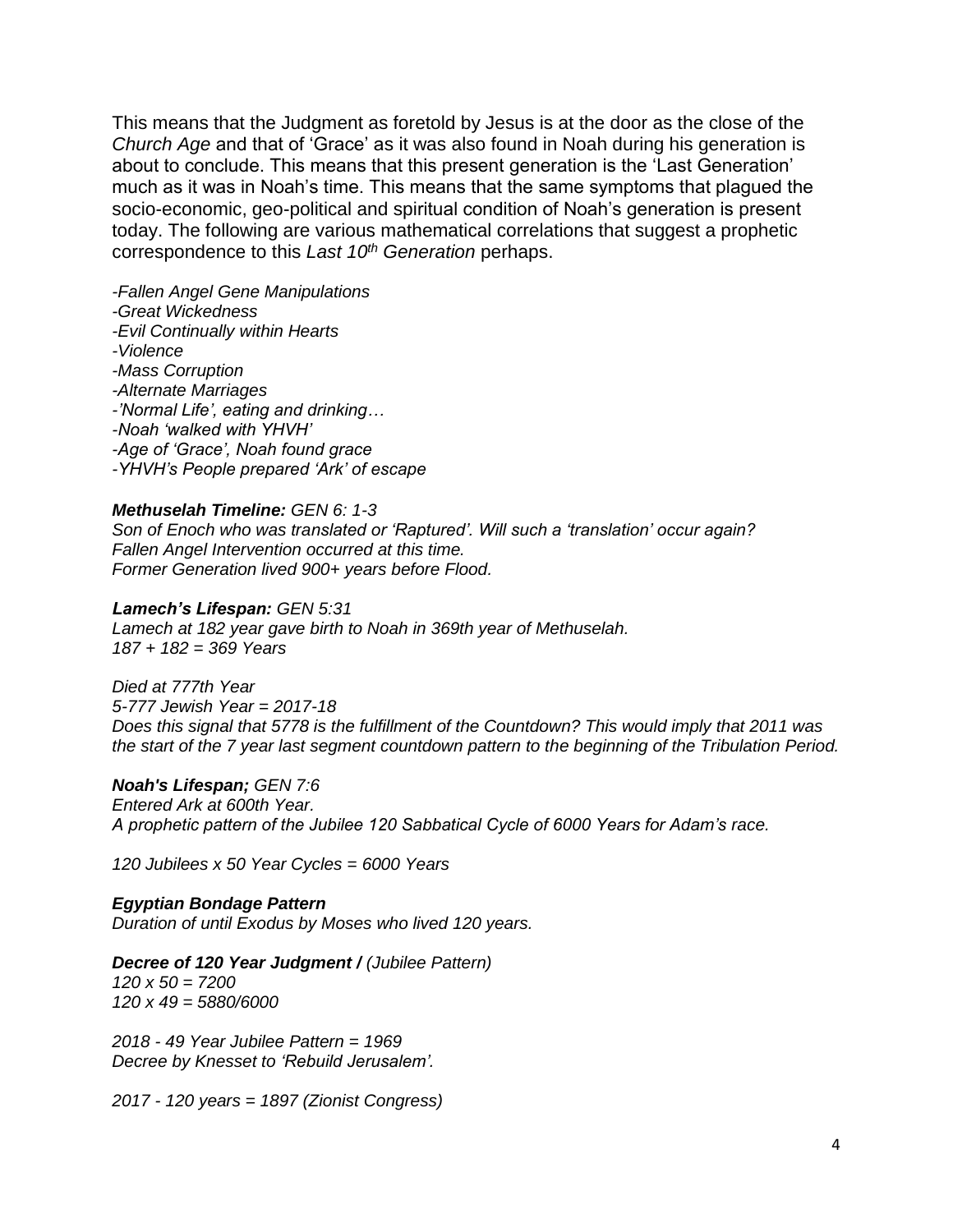## *Season of Noah*

*1997 Comet not seen since the Day of Noah. to 2018 = 21 years (7-7-7) pattern as in Methuselah's age of death when the year that the Flood occurred.* 

*If Noah was born in 2006 BC + 600th year = 1406 BC when Flood occurred?*

*Nov 6, 2006: Anniversary of Noah coming out of Ark (2006 BC)? born, then 3412th Year Anniversary.*

*1406 BC + 2006 AD = 3412 Years*

# *7-Year Waring Pattern*

*Countdown Then 1st instance that a Father outlived a son in the Genealogy since Adam. Methuselah outlived son Lamech by 194 years.*

# *Countdown Now?*

*Jesus stated that before His return, the world be as 'in the Days of Noah'. Therefore there would also be a great escape or 'Exodus' of YHVH's Righteous.* 

What the timelines could also possible signify to come is what this study presents in addition to the excellent exegesis of the timeline study of *End Time Timeline - The Turn Key Event of Methuselah.* As there was a 7-year countdown from the death of Lamech in the 962th year of Methuselah to the actual death of Methuselah in his 969th year, could there be or will there be or has there been a 7-year countdown to the Rapture Event as a parallel to the 'escape' of Noah in the Ark? This touches upon the notion that the Rapture Event and the Ark, literally are opposite in nature and function. For example, the people that where left behind during the Judgment of the *Flood* were Noah and his family for a total of 8 righteous souls.

Could there be a precursor 7-year period that will lead-up to the last *Sabbatical Cycle* that is attributed to Daniel's last *Week of Years?* If so, in keeping with the 5-777 year and lifespan of Lamech, the year 5-778 would thus correspond to the 8 numerical coefficient in that 8 signifies 'new beginnings'. This was the case as the Flood ravaged the Earth and changed its make-up until now. It also signaled that this 'New Beginning' started with the 8 souls only on board the Ark.

Could thus such a prophetic template be in place currently that would then suggest that the year 2018 is what such a 'New Beginning' is to occur and perhaps the 7-year countdown warning to the last 7-year *Tribulation Period* is to begin? This would mean that perhaps back in 2011 is when the 7-year countdown could have started then. Such a possible countdown would parallel the 7-day warning YHVH gave Noah to enter the Ark before the rains started. The people that were taken out of the Earth by death were the ungodly. During the coming *Rapture Event*, it will be the righteous that will be taken out of the Earth and the ungodly are to remain. What the author of the online study did rightly also note is the parallel Noah's generation, judgment, and delivery with that of Moses.